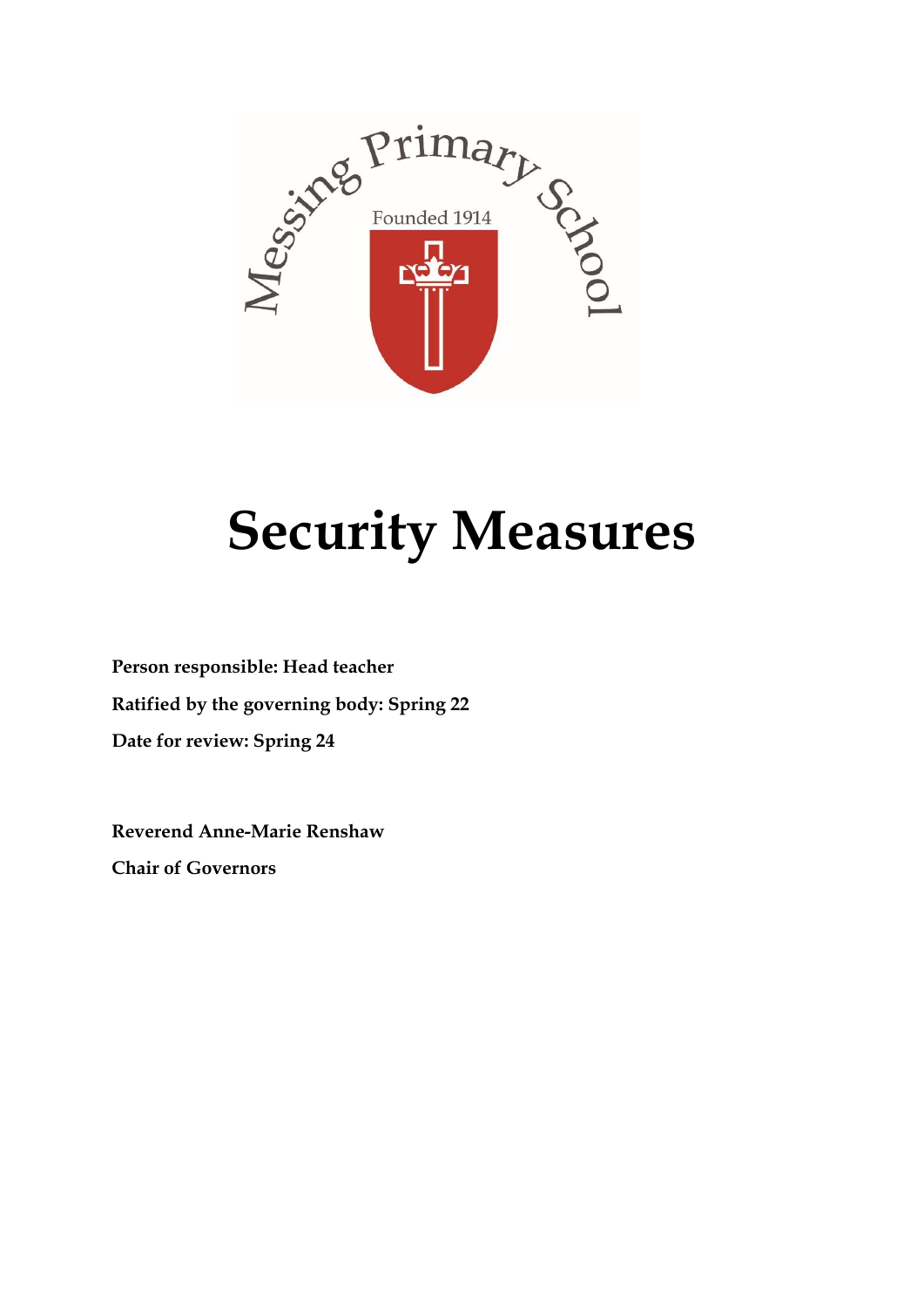## **SECURITY MEASURES.**

- 1. Organisational
	- a. Policies & Documented Procedures

Policies relating to information governance issues are drafted by employees with detailed knowledge of legal requirements and the Organisation's processes. All policies have documented review dates and ownership is assigned. Reviews are held ahead of the expiry date or sooner where there is an identified issue. All policies follow a governance route for approval. Key policies are published to the organisation's website for transparency.

b. Roles

The organisation has a named Data Protection Officer who is Lauri Almond (Essex County Council). This Officer executes the role by reporting the outcome of statutory process to Jackie Halliday who acts as the organisation's Senior Information Risk Owner.

c. Training

The organisation regularly reviews our employee roles to ensure that training and awareness messages are appropriate to the nature and sensitivity of the data processing undertaken. Induction processes ensure new employees receive appropriate training before accessing personal data, and all other employees receive refresher training annually. All training received is documented for evidence purposes.

d. Risk Management & Privacy by Design

The organisation identifies information compliance risks on its risk register. Risks are assigned clear ownership, rated against a consistent schema, appropriate mitigations are identified and are annually reviewed.

e. Contractual Controls

All Data Processors handling personal data on behalf of the organisations have given assurances about the compliance of their processes; either through procurement assurances/ evidence, contractual agreement controls, risk assessments or supplementary statements.

f. Physical Security

All employees or contractors who have access to our premises where personal data is processed are provided with Identity Cards which validate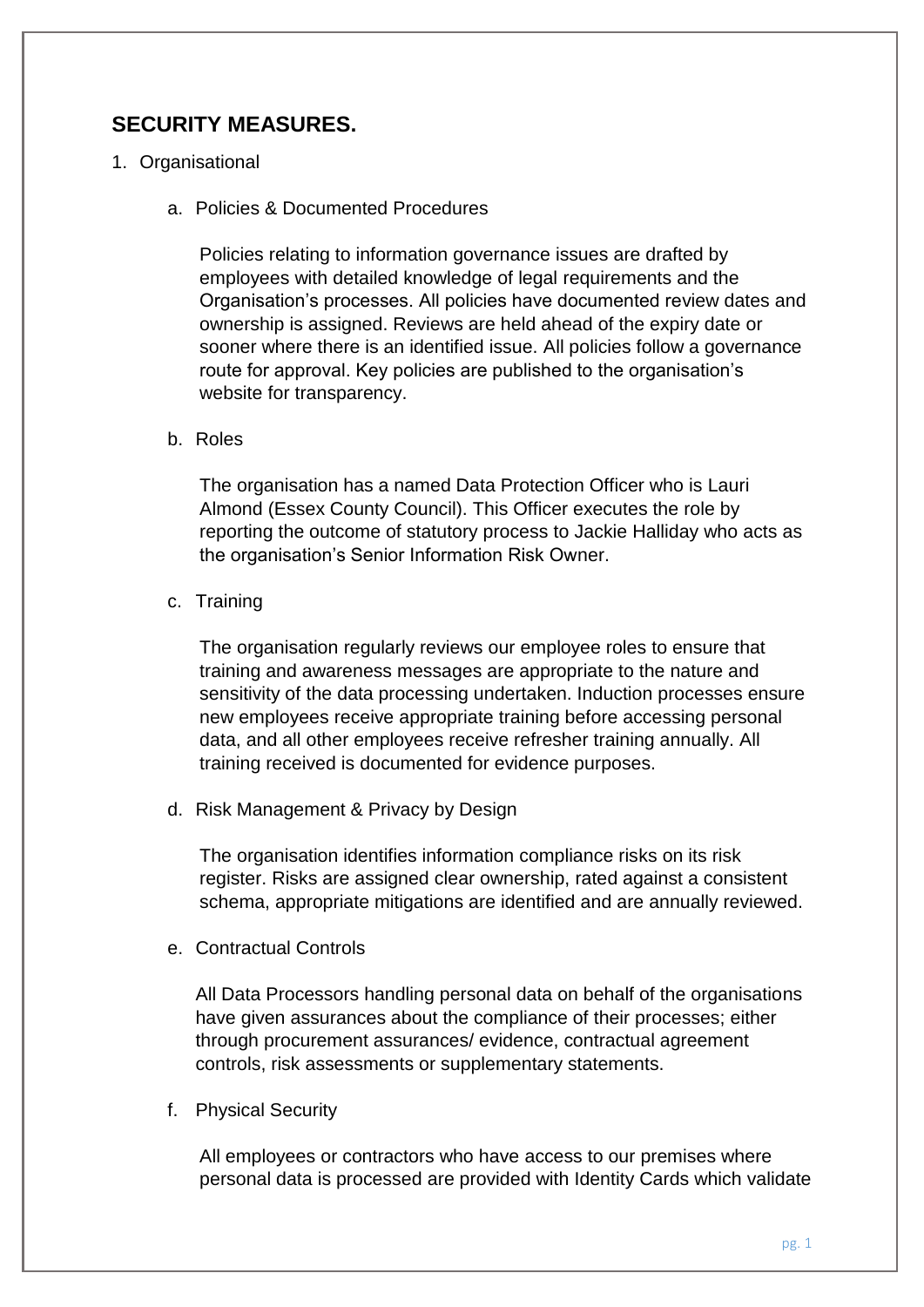their entitlement to access. The organisation operates processes which ensure only those individuals who have an entitlement to access premises are able to. Access to physical storage holding sensitive personal data is further restricted either through lockable equipment with key or code control procedures or through auditable access to specific rooms/ areas of buildings.

g. Security Incident Management

The organisation maintains a security incident process which, with the support of appropriate training, defines what constitutes a breach of these security measures to facilitate reporting of incidents. The process covers investigation of incidents, risk rating and decisions over whether to notify an incident to the Information Commissioner's Office (ICO) within the statutory timescale. Incidents are reported to senior leaders and actions are consistently taken and lessons learned implemented.

- 2. Technical
	- a. Data at Rest
		- i. Use of Hosting Services

Some personal data is processed externally to the organisation's managed environment by third parties in data centres under agreed terms and conditions which evidence appropriate security measures.

ii. Firewalls

Access to the Organisation's managed environment is protected by maintained firewalls. Business needs to provide access through the firewall go through a strictly documented change control process which include risk assessment and approval.

iii. Administrator Rights

Enhanced privileges associated with administrator accounts are strictly managed. Administrator activities are logged and auditable to ensure activity can be effectively monitored.

iv. Access Controls

Access permissions to personal data held on IT systems is managed through role based permissions. Managers of appropriate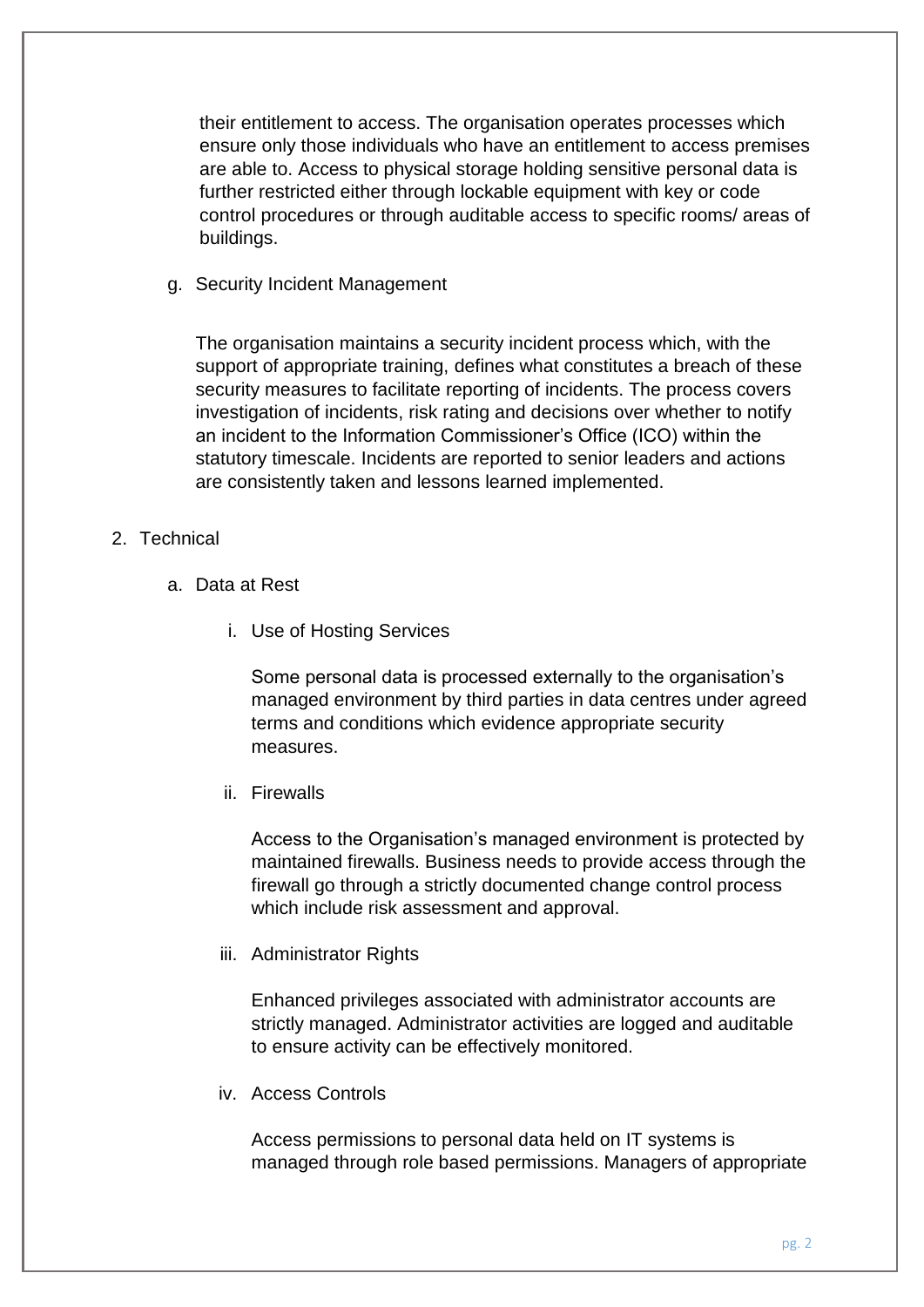seniority inform IT professionals of additions, amendments and discontinuation of individual accounts within permission groups. Managers are periodically required to confirm that current permissions for which they are the authoriser and employees associated with these permissions are accurate.

v. Password Management

The organisation requires a mandatory password complexity combination of minimum length and characters, plus a required change of password after 90 days.

vi. Anti-Malware & Patching

The organisation has a documented change control process which facilitates the prompt implementation of any security updates provided by the suppliers of active software products.

vii. Disaster Recovery & Business Continuity

As part of the organisation's business continuity plan, there is provision to ensure effective processes are in place to both safeguard personal data during a service outage incident and to reestablish secure access to the data to support data subject rights in ongoing service provision.

- b. Data in Transit
	- i. Secure email

The organisation has access to secure email software for communicating with some third parties where licensing agreements permit this. Sensitive data will be sent using such tools where available. Where software is not available a system of password protecting sensitive data in email attachments is employed.

ii. Secure Websites

The organisation has access to third party websites which allow for secure upload of personal data. The organisation uses these facilities to fulfil statutory obligations to report personal data to other public authorities.

iii. Encrypted Hardware